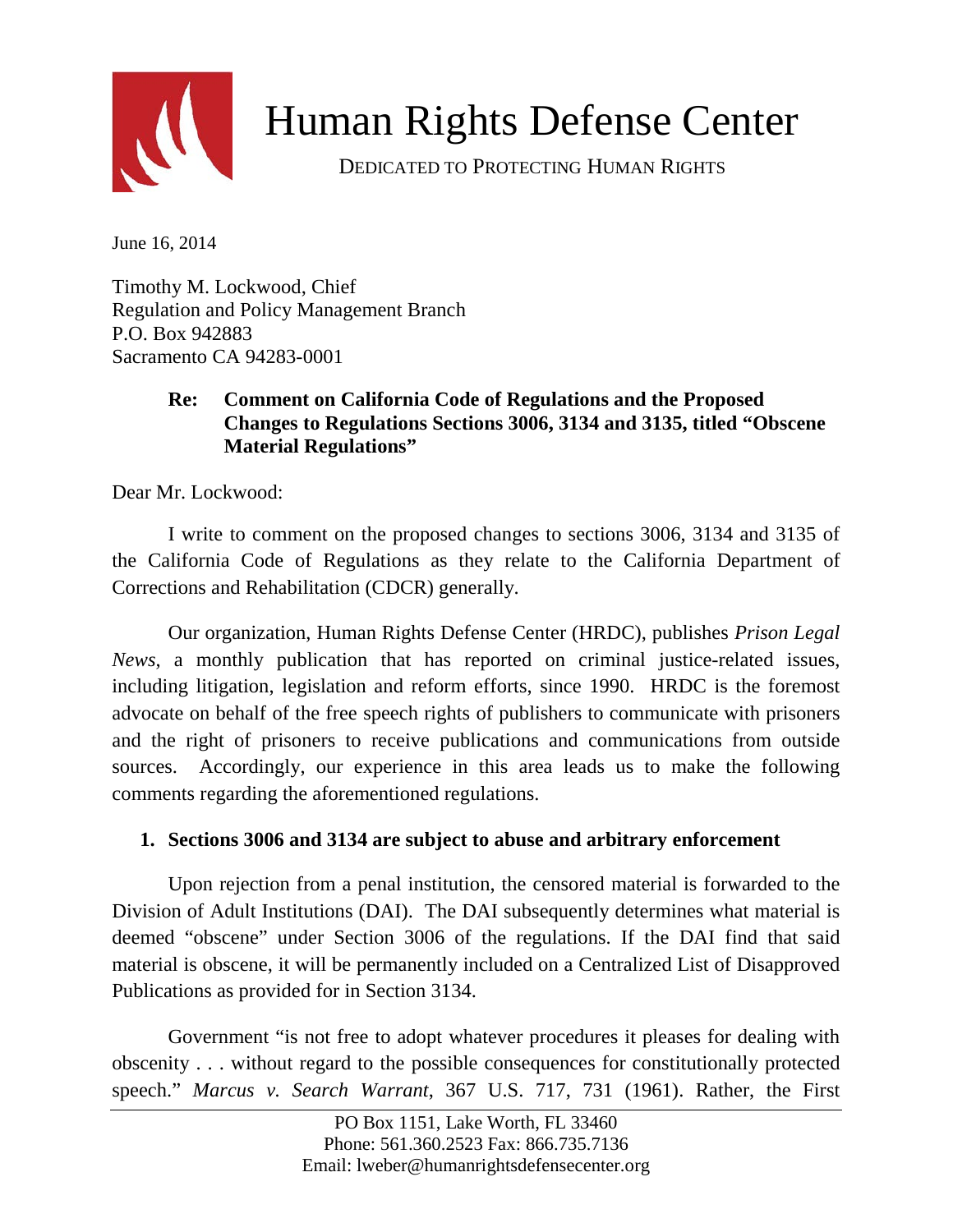Amendment requires that procedures be incorporated that "ensure against the curtailment of constitutionally protected expression, which is often separated from obscenity only by a dim and uncertain line. . . . insistence that regulations of obscenity scrupulously embody the most rigorous procedural safeguards . . . is . . . but a special instance of the larger principle that the freedoms of expression must be ringed about with adequate bulwarks. . . ." *Bantam Books, Inc. v. Sullivan*, 372 U.S. 58, 66 (1963). Courts have consistently recognized that "the line between speech unconditionally guaranteed [speech] and speech which may legitimately be regulated . . . is finely drawn. . . . the separation of legitimate from illegitimate speech calls for . . . sensitive tools. . . ." *Speiser v. Randall*, 357 U.S. 513, 525 (1958).

The procedure outlined in sections 3006 and 3134 omit those "sensitive tools" essential to satisfy the requirements of the First Amendment.

## A. The regulations fail to provide clear criteria and other safeguards to prevent arbitrary censorship of material designated as "obscene"

While Section 3134 purports to allow the publisher notice and an opportunity to appeal, the underlying process to determine if the material is "obscene" is flawed. Specifically, there is no reference to the qualifications of the persons within the DAI who make censorship decisions, how they are chosen, or who will be ultimately responsible for censorship decisions. There is also no information on the process by which the material is reviewed by the DAI. Consequently, the determination of what constitutes "obscenity" is potentially subject to arbitrary enforcement. If "prison officials censor simply by indulging their personal prejudices and opinions, while purporting to apply constitutional standards," federal courts have found this to be an unconstitutional practice. *Jones v. Caruso*, 569 F.3d 258, 267 (6<sup>th</sup> Cir. 2009)(internal quotation marks and citations omitted). Without some direction about the determinative process that must be employed, the regulation suffers from constitutional infirmity.

#### B. The regulations are inherently contradictory and potentially risk arbitrary censorship of material not intended to be designated as "obscene"

The risk of arbitrary enforcement is especially problematic given the proposed amendment to Section  $3006(c)(15)(D)$ , which reads: "Text-only material shall not be considered obscene unless designated by the Division of Adult Institutions (DAI). DAI shall then place the designated text-only material on the Centralized List of Disapproved Publications.…" This section contradicts Section 3135(b), which reads: "Disagreement with the sender's or receiver's morals, values, attitudes, veracity or choice of words will not be cause for correctional staff to disallow mail. Correctional staff shall not challenge or confront the sender or receiver with such value judgments." It is accepted that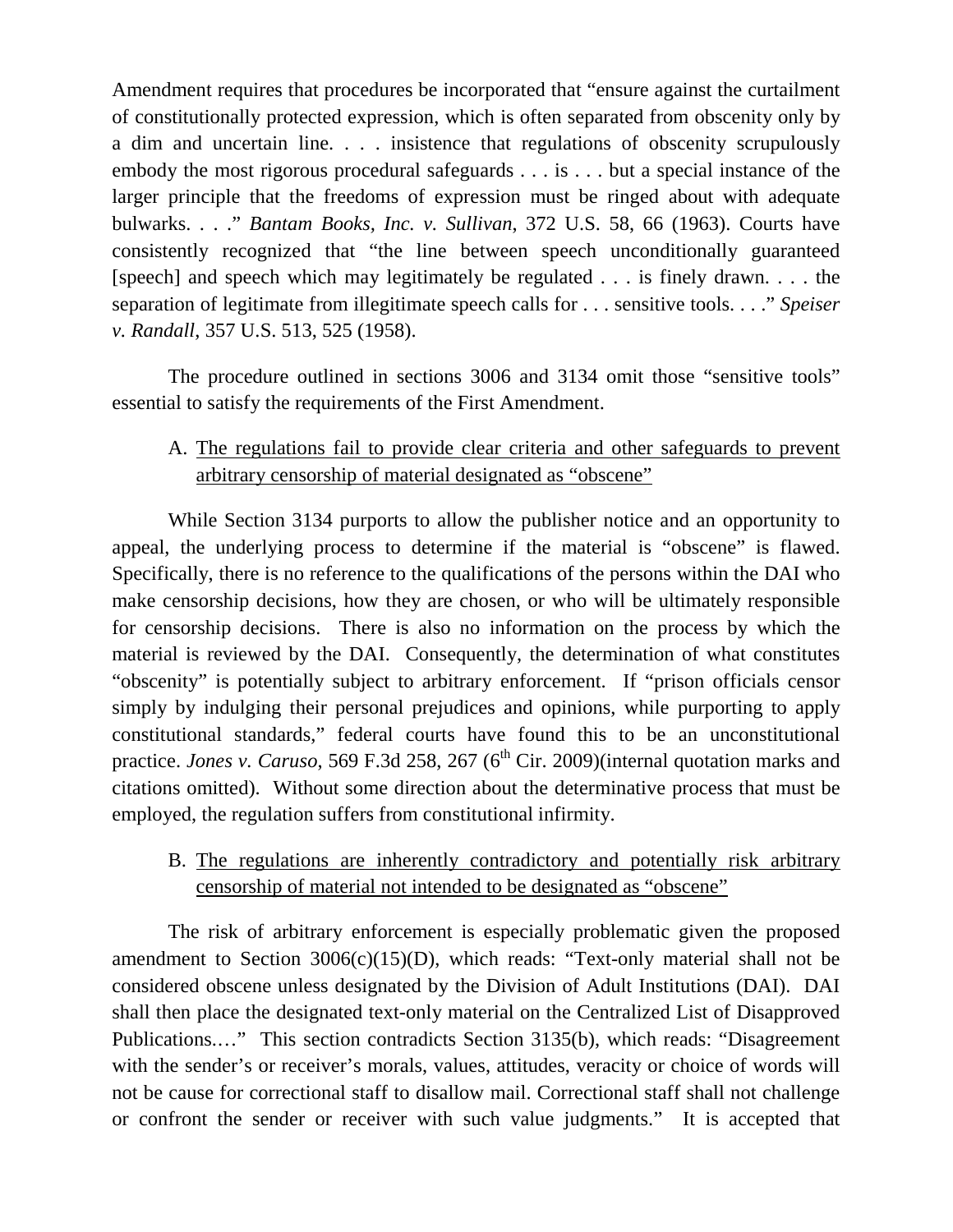"[i]nmates have no right to receive materials that constitute obscenity." *Miller v. California*, 413 U.S. 15, 23 (1973) (Obscene material is unprotected under the First Amendment). However, the Supreme Court has "made it perfectly clear that sexual expression which is indecent but not obscene is protected by the First Amendment." *Reno v. American Civil Liberties Union*, 521 U.S. 844, 874-75 (1997)(internal quotation and citations omitted). Accordingly, text-only material requires specific safeguards from censorship because its objectionable character may not be as readily apparent as a photograph or picture. Without specific safeguards, there is an unnecessary risk of abuse or arbitrary enforcement.

Moreover, the ban on all "obscene" materials could run afoul of the First Amendment by excluding sexually suggestive, non-explicit content. *See Aiello v. Litscher*, 104 F.Supp.2d 1068, 1081 (W.D. Wis. 2000) (prison regulation overbroad where it banned "magazines that contain the occasional advertisement showing a portion of the breast of an otherwise fully-clothed woman"). Publications that contain non-nude suggestive images in their advertising content are protected by the First Amendment. *See Reno v. ACLU*, 521 U.S. 844, 874 (1997) (*quoting Sable Commc'ns of Cal., Inc. v. FCC*, 492 U.S. 115, 126 (1989)) ("[W]e have made it perfectly clear that 'sexual expression which is indecent but not obscene is protected by the First Amendment'"); *see also Carey v. Population Serv. Int'l*, 431 U.S. 678, 701 (1977) ("[W]here obscenity is not involved, we have consistently held that the fact that protected speech may be offensive to some does not justify its suppression"). The regulations, however, do not provide clear guidance to jail administrators on evaluating whether an advertisement is sexually suggestive versus obscene.

For these reasons, the regulations need to be amended or modified to allow for this distinction.

# **2. Section 3135(d) is overly broad in restricting prisoners from possessing materials that contain "information concerning where, how, or from whom obscene material may be obtained."**

Section 3135(d) states that **"**Inmates shall not possess or have under their control obscene material and/or mail containing information concerning where, how, or from whom obscene material may be obtained. Obscene material means catalogs, advertisements, brochures, and/or material taken as a whole, which to the average person, applying contemporary statewide standards, appeals to the prurient interest. It is material which taken as a whole, depicts or describes sexual conduct, and lacks serious literary, artistic, political, or scientific value."

However, this section further states that "Material subject to the test of the above includes, but is not limited to, pictures or images that depict: (1) *Sexually explicit*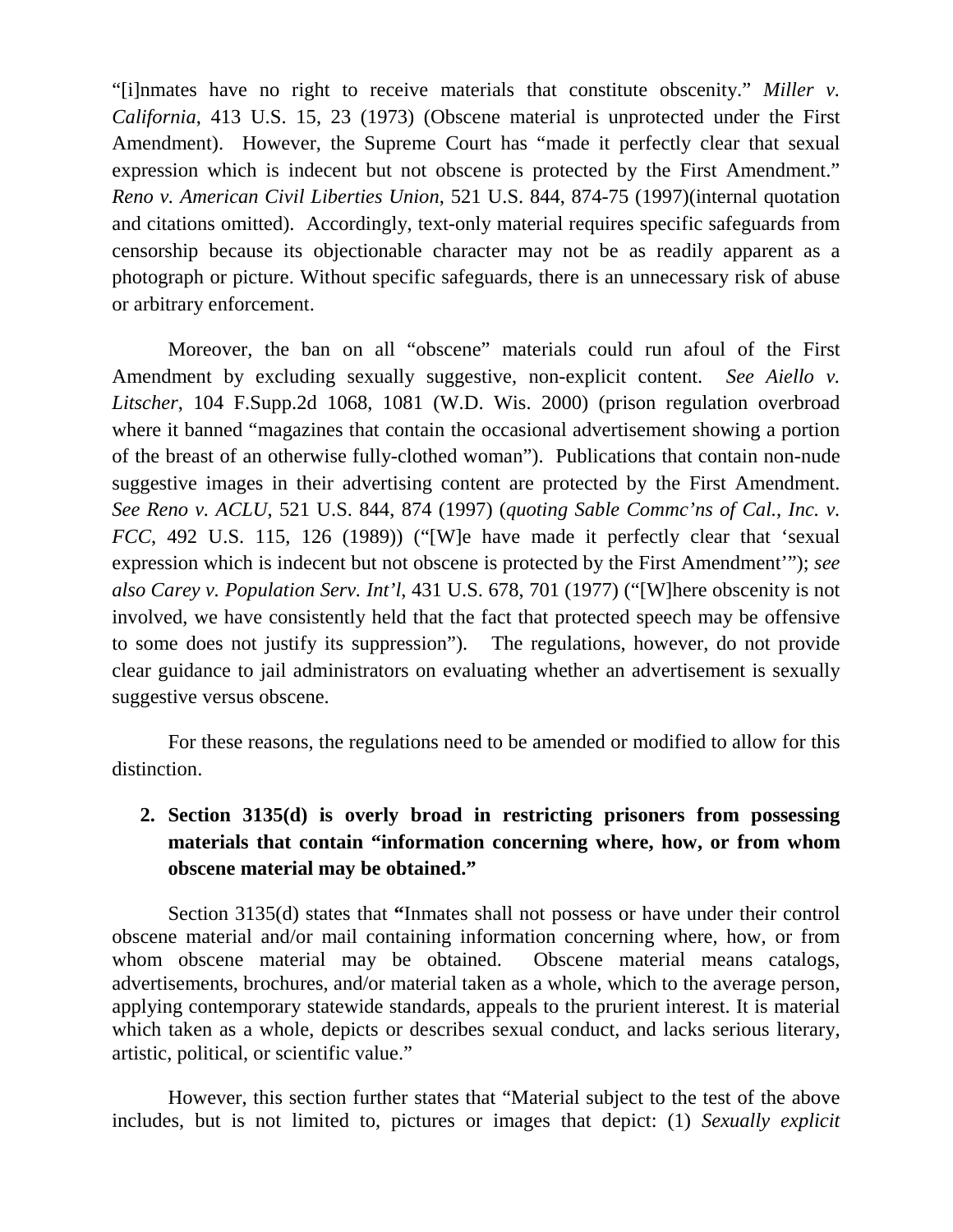*materials*, which are defined as materials that show frontal nudity including personal photographs, drawings, and magazines and pictorials that show frontal nudity." (emphasis added). Thus, Section 3135(d), which purports to restrict prisoners' access to information concerning where *obscene* materials may be obtained, conflates obscene materials with *sexually explicit* materials. As such, this section makes no exclusions for publications, as discussed *supra*, which contain ads for material that may be considered sexually explicit or obscene when such ads are incidental to the overall content of the publication. Comparably, many publications contain ads for things that are forbidden in prisons, such as advertisements for cigarettes, alcohol, guns, cars, etc. That does not, of course, justify the unilateral censorship of such publications.

**3. Section 3006(c)(19) disallowing prisoners to possess or have under their control material associated with a Security Threat Group (STG) seeks to exclude an entire class of person(s) from exercising their First Amendment rights without confirming that said speech actually threatens the safety and security of the penal institution.**

Subsection 3006(c)(19) reads as follows:

Written materials or photographs that indicate an association with validated STG members or associates, as described in subsections  $3378(c)(8)(C)$ -(D).

The section excludes any person from possessing material associated with an STG. The text of Section 3378, subdivision (c)(4), moreover, provides: "An associate is an inmate/parolee or any person who is involved periodically or regularly with members or associates of a gang." It further lists thirteen (13) different categories of source items indicative of association with validated gang affiliates, including an inmate's admission of involvement with the gang, tattoos and symbols distinctive to the gang, written material or communications evidencing gang activity, the inmate's association with validated gang affiliates, and offenses reflecting gang affiliation. See Section 3378(c)(8). This potentially encompasses any prisoner who, regardless of intellectual curiosity or other non-threatening reason, possesses a publication that has even a tangential association with an STG – including, for example, biographical works on historical figures such as Malcolm X (e.g., *The Autobiography of Malcolm X: As Told to Alex Haley*).

A restriction that furthers a legitimate interest may still be unconstitutional if the restriction is an "exaggerated response" to that interest. *Turner v. Safley*, 482 U.S. 78, 87 (1987). Here, it is an exaggerated response to deny a prisoner any material that includes a reference to an alleged STG absent a particularized finding that the material poses an actual security threat. To impose a censorship regime under which any written materials referencing an STG are prohibited is an overly broad restriction that is not constitutionally permissible. *Thornburgh v. Abbott*, 490 U.S. 401, 403 n.1 (1989)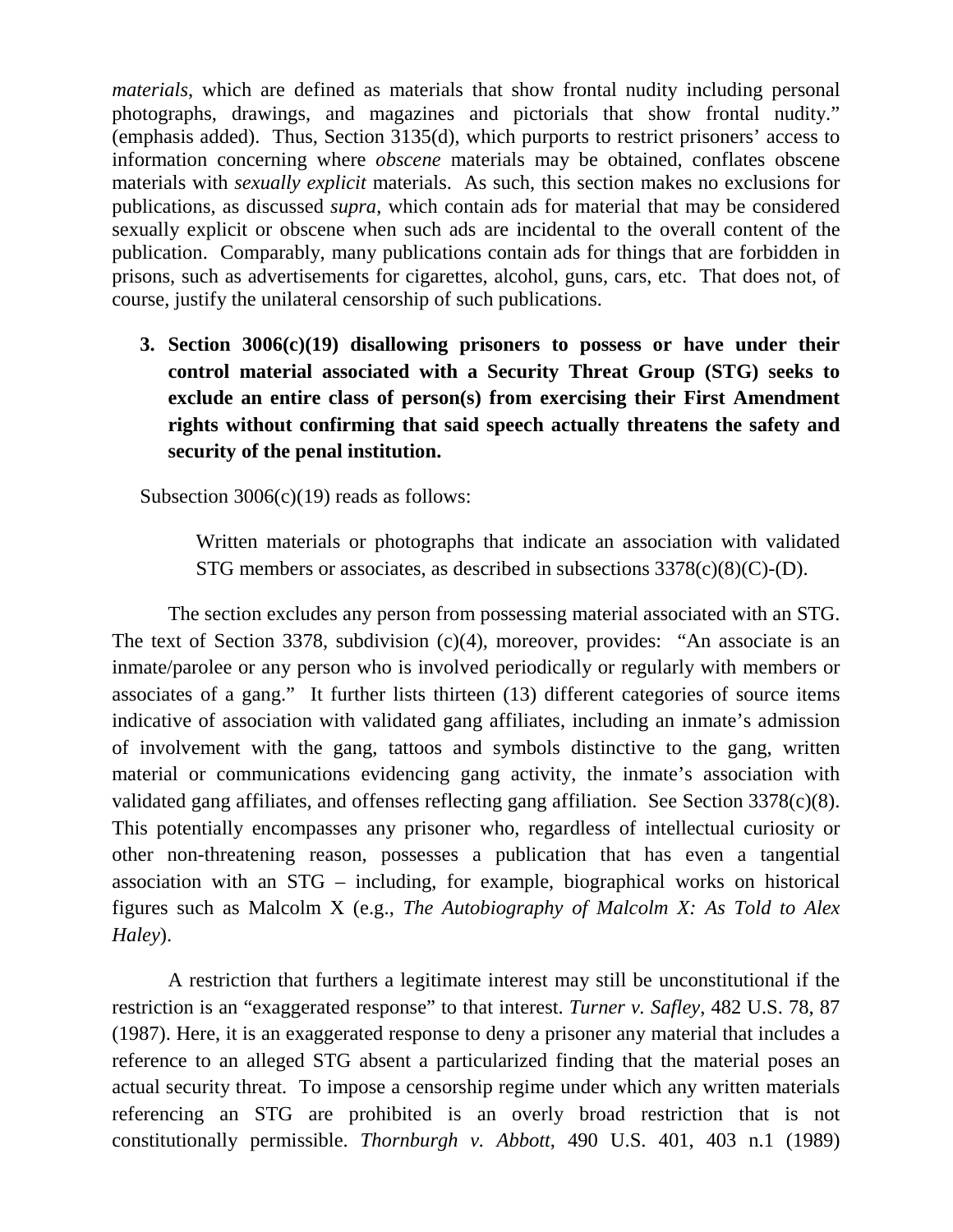(upholding prison policy that permitted censorship of publications "only if it is determined detrimental to the security, good order, or discipline of the institution or if it might facilitate criminal activity"). *See also Shakur v. Selsky*, 391 F.3d 106, 115 (2d Cir. 2004) (reversing decision dismissing case for failure to state claim, stating, "we are not sure how a complete ban on the materials of 'unauthorized organizations' is rationally related to that goal [of prison security]. The district court articulated no such relationship, and none appears to us on the face of the regulation").

Admittedly, the importance of suppressing gang activity, which ostensibly falls within the gambit of "STG," within a prison, is obvious. *See e.g., Wilkinson v. Austin*, 545 U.S. 209, 227 (2005). However, STG, which replaces the word "gang," is a loaded term. Although courts generally defer to the reasoned judgment of prison officials on gang-related matters, prison officials cannot avoid scrutiny for restricting prisoners' constitutional rights simply by incanting the word "gang." "[D]eference does not imply abandonment or abdication of judicial review." *Miller-El v. Cockrell*, 537 U.S. 322, 340 (2003). Officials must support their policies with facts, not conjecture. The invocation of the term gang or STG in this context would result in an actual constitutional deprivation – the receipt of a publication. Accordingly, a blanket ban against receipt of any material that mentions an STG is an exaggerated response and will not survive constitutional muster, absent a particularized finding that the material constitutes an actual security threat. Despite the claim that the regulations seek to prohibit materials or publications that "indicate an association with groups that are oppositional to authority and society," the practical effect will be a ban on publications containing political speech and/or speech that in any way questions or criticizes the California prison system. *See*  Initial Statement of Reasons; Obscene Material Regulations ("ISOR") 3-25-14 at 4.

"Prison walls do not form a barrier separating prison inmates from the protections of the Constitution," *Turner v. Safley*, 482 U.S. 78, 84 (1987), nor do they bar others "from exercising their own constitutional rights by reaching out to those on the 'inside,'" *Thornburgh v. Abbott*, 490 U.S. 401, 407 (1989). A publisher's right to send publications and other correspondence is clearly established. "[T]here is no question that publishers who wish to communicate with those who…willingly seek their point of view have a legitimate First Amendment interest in access to prisoners." *Id.* at 408. The Ninth Circuit recently affirmed this principle. *See Hrdlicka v. Reniff*, 631 F.3d 1044, 1049 (9th Cir. 2011) ("We have repeatedly recognized that publishers and inmates have a First Amendment interest in communicating with each other."). PLN's speech covers topics of great public concern and therefore "occupies the highest rung of the hierarchy of First Amendment values, and is entitled to special protection." *Connick v. Myers*, 461 U.S. 138, 145 (1983) (internal quotation marks omitted); *see also Pell v. Procunier*, 417 U.S. 817, 830 n.7 (1974) ("[T]he conditions in this Nation's prisons are a matter that is both